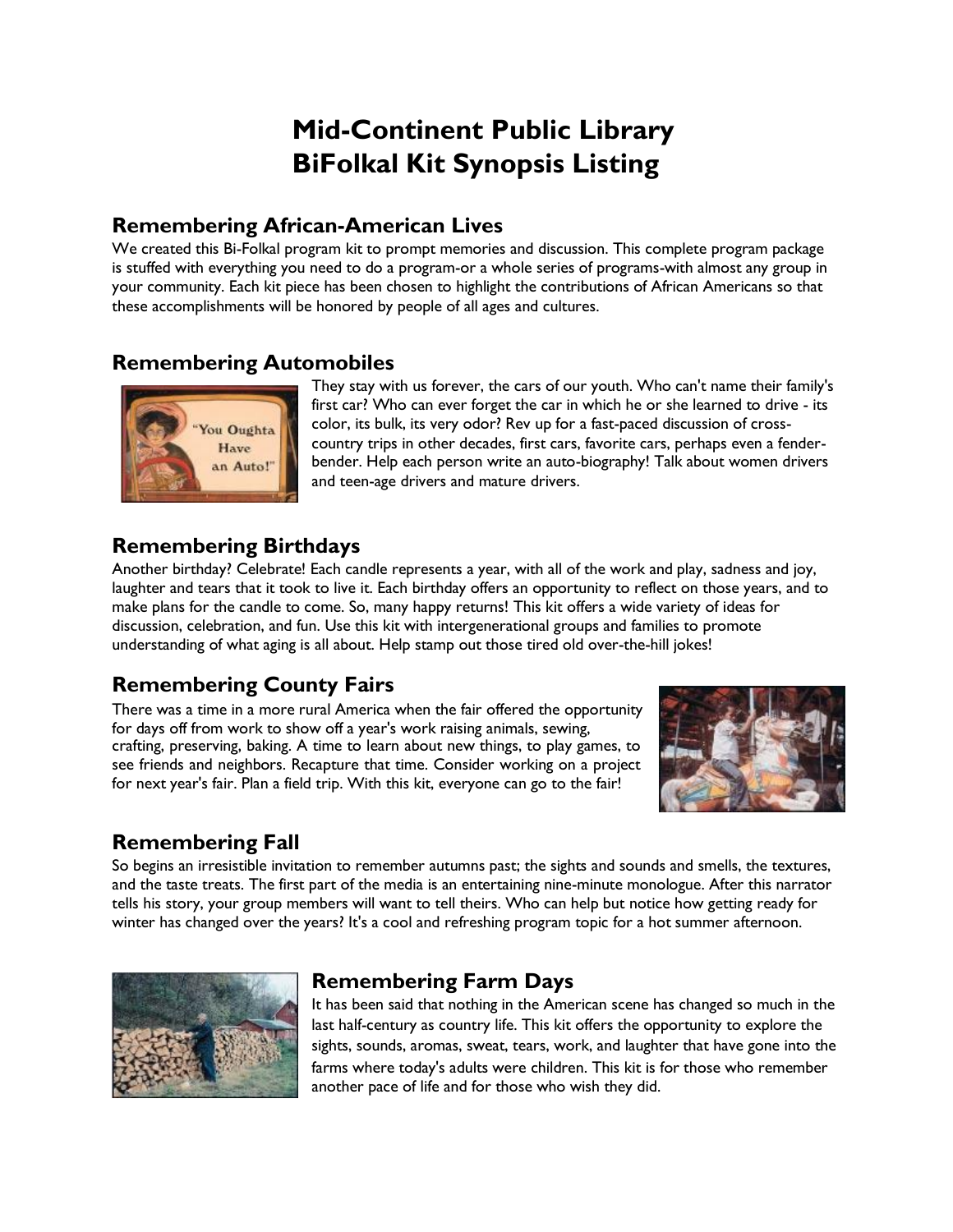## **Remembering Fashion**

This is a topic of perpetual interest, because fashion is, after all, an endless replay. What is in fashion now has been in before and will be out and then in again. Each generation chooses its own fashions and rejects another's. Hair, swimwear, shoes, and that one unforgettable outfit are all great topics for women and men to remember and talk about.

#### **Remembering Fun and Games**

Remembering Fun and Games. The games of life. Any number can play. Everyone can win. All you have to do is join in. You have to be willing to forget all your cares and troubles for awhile and let the most important thing be the game itself. Board games. Cards. Recess. Backyard fun. Remember?

#### **Remembering Home**

This kit can take people to the "places where they like to be"- in their memories, in their dreams, in their imaginations. Once there, the goal is to discover what there is about our dream homes that may be transferred to the places where we are now. What is at the "heart of home" for each of us? A favorite item, photograph, texture, sound, scent, or taste may come from the past to make someone feel more at home in the present. We all need a place where we feel comfortable, where we feel "at home." We hope that this kit will help your group members to find those places for themselves-and to find those feelings in the places where they are.

#### **Remembering Music**

Music. The universal language. It can say for us what we can't say for ourselves. Without saying a word, music can remind us of the occasions of our lives, the events, the celebrations, the transitions. George Sand wrote, "It is extraordinary how music sends one back into memories of the past."



## **Remembering 1924**

Here are the sights and sounds, the moods and music of the twenties. For those too young to remember, they offer the feel of the times. For those old enough to remember, they bring back memories of everyday life. Whatever your age, you wont want to miss this kit about the Jazz Age, the Era of Wonderful Nonsense. It's the bees knees!

## **Remembering Pets**

Here is a warm and fuzzy reminder of the animals who have found a place in our homes and hearts. But even those who don't love animals usually have stories about why they don't. Dog and cat owners like to debate the relative merits of their pets. Music, skits, pictures, and readings are all designed to prompt lively conversation.

# **Remembering School Days**

The best way today's children can find out what life used to be like is from yesterday's children.





## **Remembering Spring**

Every year, just when we've had enough winter, spring arrives. The season officially begins on a day in March when the night and day are of equal length. Then according to old songs and legends, wonderful things happen very suddenly. The birds appear in the northern regions, the flowers burst into view, and young men and young women fall in love automatically. That's according to old songs and legends. You'll have to check with the people in your groups to find out the truth.